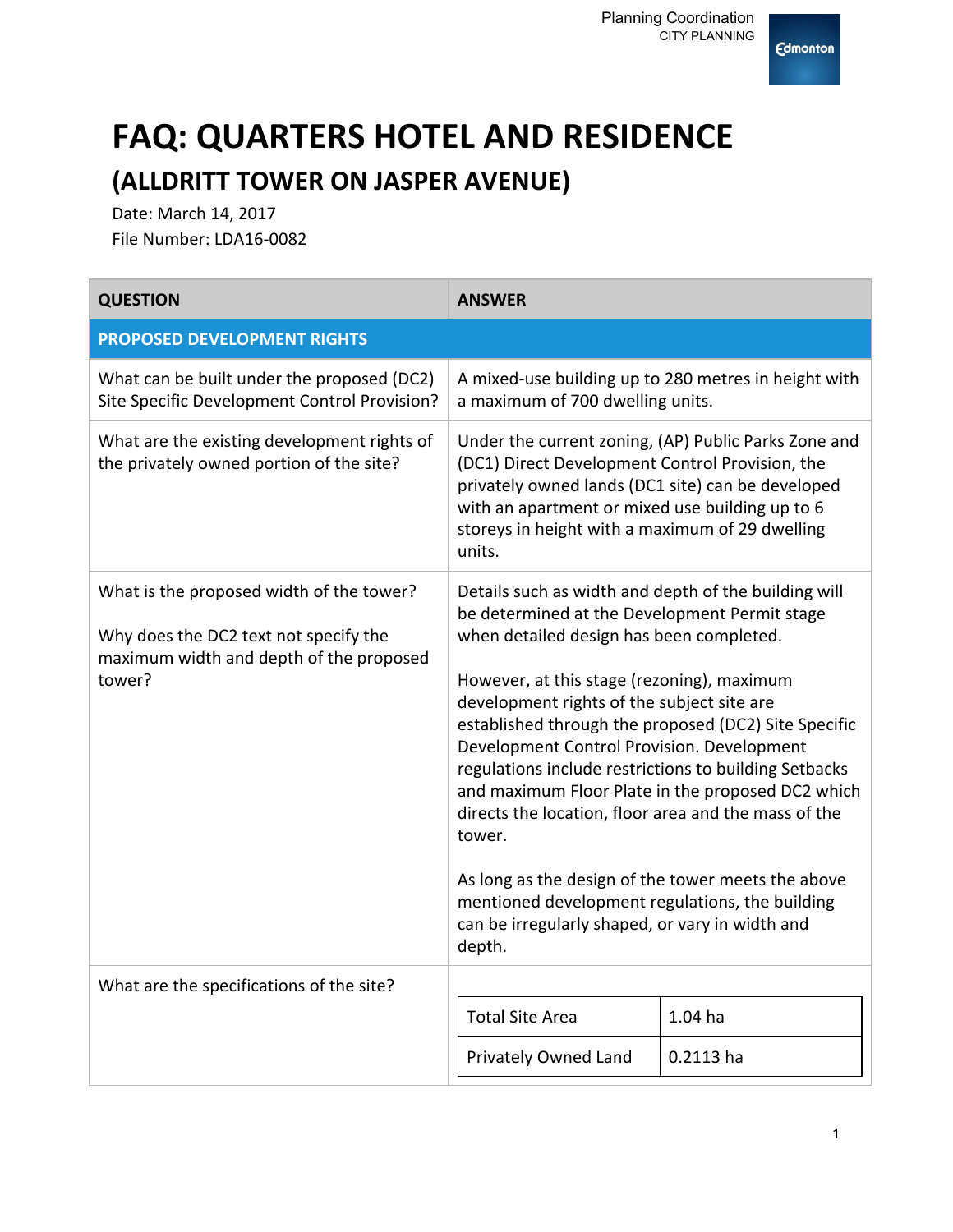

|                                                                                                                             | Road Closure Area                                                                                                                                                                                                                                                            | $0.35$ ha                                                                                                                               |
|-----------------------------------------------------------------------------------------------------------------------------|------------------------------------------------------------------------------------------------------------------------------------------------------------------------------------------------------------------------------------------------------------------------------|-----------------------------------------------------------------------------------------------------------------------------------------|
|                                                                                                                             | City Owned Land                                                                                                                                                                                                                                                              | 0.4787 ha                                                                                                                               |
|                                                                                                                             |                                                                                                                                                                                                                                                                              |                                                                                                                                         |
| What if the developer does not build the<br>tower after the rezoning is approved?                                           | If the developer does not obtain a Development<br>Permit and commence construction of the Tower<br>within 10 years of the passage of the Bylaw, no<br>development except for Publicly Accessible Private<br>Park use will be allowed on the site.                            |                                                                                                                                         |
| What public amenity contributions are<br>associated with the proposed rezoning?                                             | <b>Construction of Heritage Trail</b><br>LEED Silver (certification not required)<br>$\bullet$<br>of \$1,000,000                                                                                                                                                             | As a condition of the development permit,<br>the developer will contribute to affordable<br>housing by providing units or a cash amount |
| <b>PARKLAND</b>                                                                                                             |                                                                                                                                                                                                                                                                              |                                                                                                                                         |
| How much of the city owned land is<br>proposed for sale?                                                                    | The applicant proposes to purchase 0.48 ha. Council<br>will decide on the sale of City owned parkland.                                                                                                                                                                       |                                                                                                                                         |
| Will this development set a precedent of<br>selling parkland to developers?                                                 | Rezoning is considered by City Council on a case by<br>case basis with one not setting a precedent for<br>future applications.                                                                                                                                               |                                                                                                                                         |
|                                                                                                                             | Part of this application includes bylaw changes to<br>remove portions of the subject lands from the North<br>Saskatchewan River Valley ARP and from the Capital<br>City Downtown Plan to consolidate them entirely<br>within The Quarters ARP.                               |                                                                                                                                         |
| How will the City ensure that the privately<br>owned park within the proposed<br>development will be publically accessible? | As a condition of the Sales Agreement, between the<br>private landowner and City of Edmonton, a public<br>access easement is to be registered on the portions<br>of the subject site that are proposed to be open<br>space.                                                  |                                                                                                                                         |
| Will the proposed publicly accessible open<br>space be barrier free?                                                        | The maximum slope of the primary pedestrian<br>network through the site and terraces will be in<br>accordance with the Alberta Building Code Barrier<br>Free design requirements, including a minimum<br>1.8m wide barrier-free pedestrian through zone to<br>be maintained. |                                                                                                                                         |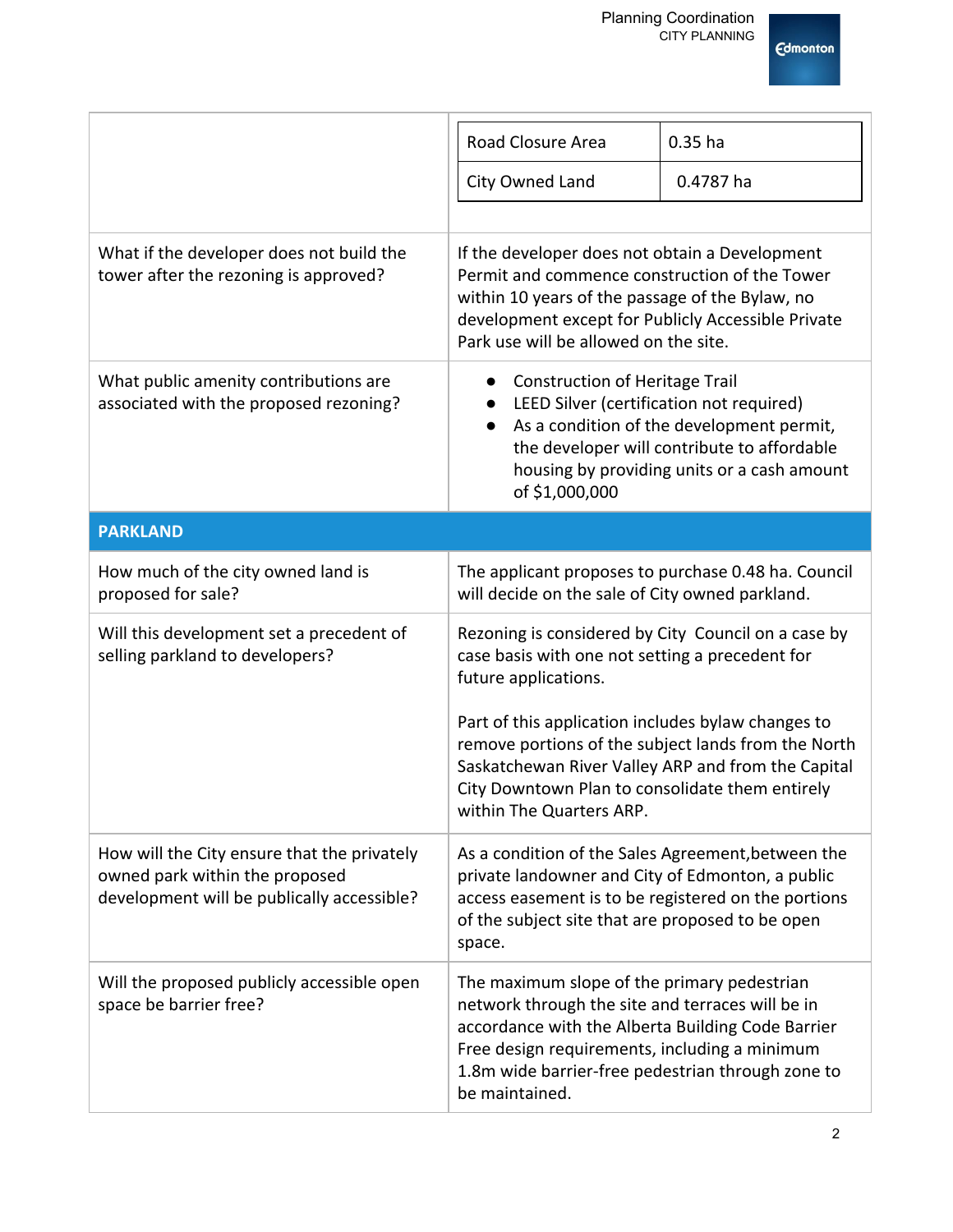| How can the City ensure the privately owned<br>park will be well designed? | The proposed DC2 requires the applicant to<br>demonstrate to the Development Officer that<br>meaningful public consultation with regards to the<br>design of terraces is completed prior to submitting<br>the Development Permit application. The required<br>detailed landscape plan will be reviewed by the<br>Edmonton Design Committee and the Development<br>Officer prior to issuance of the Development Permit.                                                                                                                                                                                                                                                                                                                                                                                                 |  |
|----------------------------------------------------------------------------|------------------------------------------------------------------------------------------------------------------------------------------------------------------------------------------------------------------------------------------------------------------------------------------------------------------------------------------------------------------------------------------------------------------------------------------------------------------------------------------------------------------------------------------------------------------------------------------------------------------------------------------------------------------------------------------------------------------------------------------------------------------------------------------------------------------------|--|
| How big is the proposed publicly accessible<br>area?                       | The proposed publicly accessible area will have a<br>minimum area of 0.7 ha.                                                                                                                                                                                                                                                                                                                                                                                                                                                                                                                                                                                                                                                                                                                                           |  |
| How big is the area that is currently publicly<br>accessible?              | The existing parkland portion of the subject site is<br>$0.48$ ha.                                                                                                                                                                                                                                                                                                                                                                                                                                                                                                                                                                                                                                                                                                                                                     |  |
| <b>PUBLIC ENGAGEMENT</b>                                                   |                                                                                                                                                                                                                                                                                                                                                                                                                                                                                                                                                                                                                                                                                                                                                                                                                        |  |
| When was this proposal advertised to the<br>public?                        | A letter dated December 22, 2014 was sent<br>$\bullet$<br>out to surrounding property owners notifying<br>them of the applicant's intent to submit a<br>rezoning application. This letter, known as<br>"Pre-Application Notification, was mailed to<br>98 recipients by Kennedy.<br>The City sent a letter notifying surrounding<br>property owners of the receipt of an<br>application as well as an invitation to an Open<br>House on September 27, 2016. The City used<br>a 240 m buffer and notified 664 Recipients, 3<br>responses were received as a result of this<br>communication.<br>The Open House was also advertised in the<br>Edmonton Journal and The Edmonton Sun on<br>October 14, 2016<br>The City of Edmonton posted this project on<br>social media and on the City of Edmonton<br>Event Calendar. |  |
| What were the opportunities for public<br>input?                           | The City hosted an Open House on October<br>17, 2016. There were 89 attendees and 9<br>additional calls. The "What We Heard Report"<br>summarizes the responses received.<br>Additional meetings were hosted by the<br>applicant in October 2016 with the following<br>groups: Boyle Street Community League, the<br>Riverdale Community League, the Chinese                                                                                                                                                                                                                                                                                                                                                                                                                                                           |  |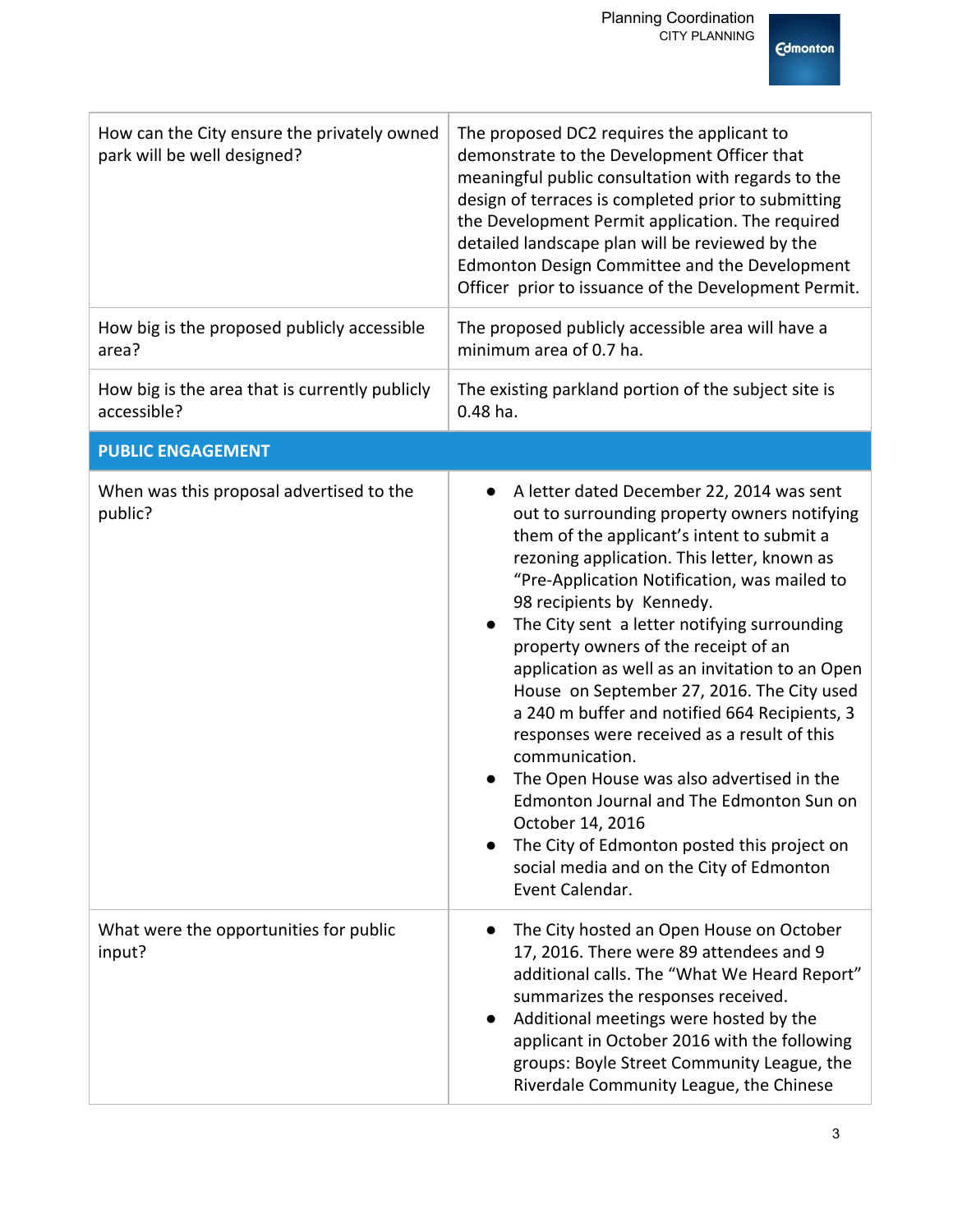

|                                                                                                             | Benevolent Association, the Downtown<br>Business Association, and Saint Barbara's<br>Church.                                                                                                                                                                                                                                                                                                                                                                                                                                                                                                                                       |
|-------------------------------------------------------------------------------------------------------------|------------------------------------------------------------------------------------------------------------------------------------------------------------------------------------------------------------------------------------------------------------------------------------------------------------------------------------------------------------------------------------------------------------------------------------------------------------------------------------------------------------------------------------------------------------------------------------------------------------------------------------|
| <b>TECHNICAL REQUIREMENTS</b>                                                                               |                                                                                                                                                                                                                                                                                                                                                                                                                                                                                                                                                                                                                                    |
| Do the existing water, storm and sanitary<br>services have the capacity to take on the<br>proposed density? | Water, storm, sanitary and fire flow upgrades will be<br>required to service the site if development proceeds.<br>Upgrade costs will be borne by the developer.                                                                                                                                                                                                                                                                                                                                                                                                                                                                    |
| How many parking stalls will be provided?                                                                   | Vehicular Parking is required by the City's normal<br>rates through Section 54 of the Edmonton Zoning<br>Bylaw. The minimum number of stalls will be<br>determined at the Development Permit stage when<br>the type and number of units is confirmed.<br>Bicycle Parking will be provided at a rate of 30% of<br>vehicular parking spaces provided, an increase from<br>the required 20% in the Downtown.<br>In addition to the required parking for the proposed<br>development, Non-accessory parking, which means<br>parking not necessarily associated with the on-site<br>development, is limited to a maximum of 500 stalls. |
| Where will parking be located?                                                                              | All vehicular parking will be provided within an<br>underground parkade, with access off 96 Street and<br>Grierson Hill Road.                                                                                                                                                                                                                                                                                                                                                                                                                                                                                                      |
| Was a geotechnical analysis completed?                                                                      | A preliminary Geotechnical Report was submitted for<br>review and accepted by Administration.<br>The preliminary report assessed general engineering<br>approaches with respect to slope stability and<br>underground mine stabilization, and recommended<br>potential solutions.<br>Regulations within the proposed DC2 require<br>additional engineering work confirming site and<br>development-specific geotechnical<br>recommendations for design and construction prior<br>to issuance of a development permit.                                                                                                              |